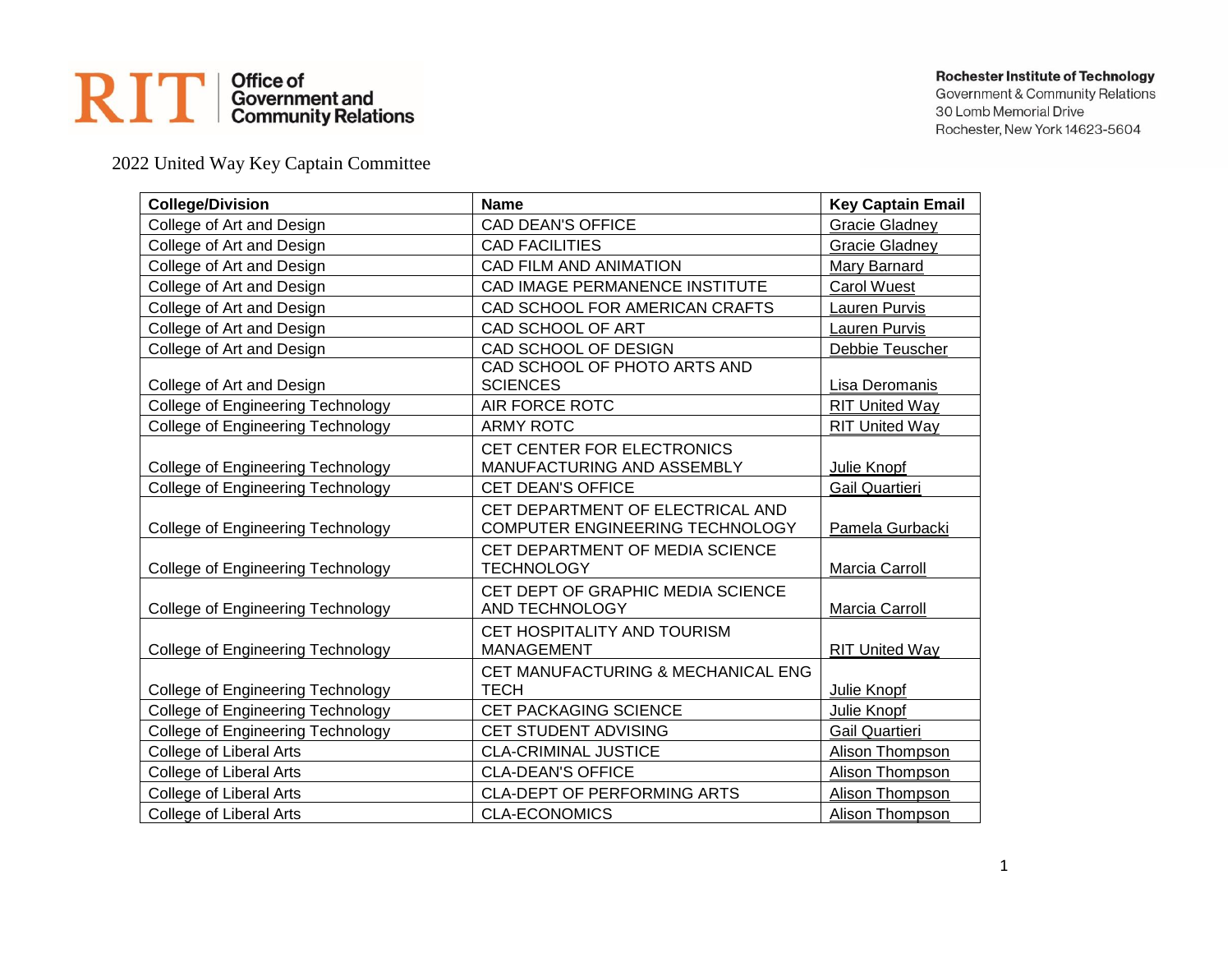| College of Liberal Arts        | <b>CLA-ENGLISH</b>                                        | Alison Thompson        |
|--------------------------------|-----------------------------------------------------------|------------------------|
| <b>College of Liberal Arts</b> | <b>CLA-HISTORY</b>                                        | Alison Thompson        |
| College of Liberal Arts        | <b>CLA-MODERN LANGUAGES &amp; CULTURES</b>                | Alison Thompson        |
| College of Liberal Arts        | CLA-PHILOSOPHY                                            | Alison Thompson        |
| College of Liberal Arts        | <b>CLA-POLITICAL SCIENCE</b>                              | Alison Thompson        |
| College of Liberal Arts        | CLA-PSYCHOLOGY                                            | Alison Thompson        |
| College of Liberal Arts        | <b>CLA-PUBLIC POLICY</b>                                  | Alison Thompson        |
| College of Liberal Arts        | CLA-SCHOOL OF COMMUNICATION                               | Alison Thompson        |
| College of Liberal Arts        | CLA-SCHOOL OF PERFORMING ARTS AND<br><b>ENTERTAINMENT</b> | Alison Thompson        |
| College of Liberal Arts        | CLA-SCIENCE, TECHNOLOGY, AND<br><b>SOCIETY</b>            | Alison Thompson        |
| College of Liberal Arts        | CLA-SOCIOLOGY/ANTHROPOLOGY                                | Alison Thompson        |
| College of Science             | COS CENTER FOR DETECTORS                                  | Melanie Green          |
| College of Science             | COS CENTER FOR IMAGING SCIENCE                            | Melanie Warren         |
| College of Science             | COS COLOR SCIENCE                                         | Melanie Green          |
| College of Science             | COS DEAN'S OFFICE                                         | Melanie Green          |
| College of Science             | COS INTEGRATED SCIENCES ACADEMY                           | Melanie Green          |
| College of Science             | COS SCHOOL OF CHEMISTRY AND<br><b>MATERIALS SCIENCE</b>   | Melanie Green          |
| College of Science             | COS SCHOOL OF MATHEMATICAL<br><b>SCIENCES</b>             | Melanie Green          |
| College of Science             | COS SCHOOL OF PHYSICS AND<br><b>ASTRONOMY</b>             | R. Scott Russell       |
| College of Science             | COS THOMAS H GOSNELL SCHOOL OF LIFE<br><b>SCIENCES</b>    | R. Scott Russell       |
| Diversity and Inclusion        | ARTHUR O EVE HIGHER EDUCATION<br>OPPORTUNITY PROGRAM      | Elizabeth Caito        |
| Diversity and Inclusion        | DIVERSITY AND INCLUSION                                   | <b>Elizabeth Caito</b> |
| Diversity and Inclusion        | DIVERSITY AND INCLUSION LEADERSHIP                        | <b>Elizabeth Caito</b> |
| Diversity and Inclusion        | FUTURE STEWARDS PROGRAM                                   | Elizabeth Caito        |
| Diversity and Inclusion        | MCNAIR/LSAMP SCHOLARS PROGRAM                             | Elizabeth Caito        |
| Diversity and Inclusion        | MULTICULTURAL CENTER FOR ACADEMIC<br><b>SUCCESS</b>       | Megan Kalloo           |
| Diversity and Inclusion        | OFFICE OF FACULTY DIVERSITY AND<br><b>RECRUITMENT</b>     | <b>Elizabeth Caito</b> |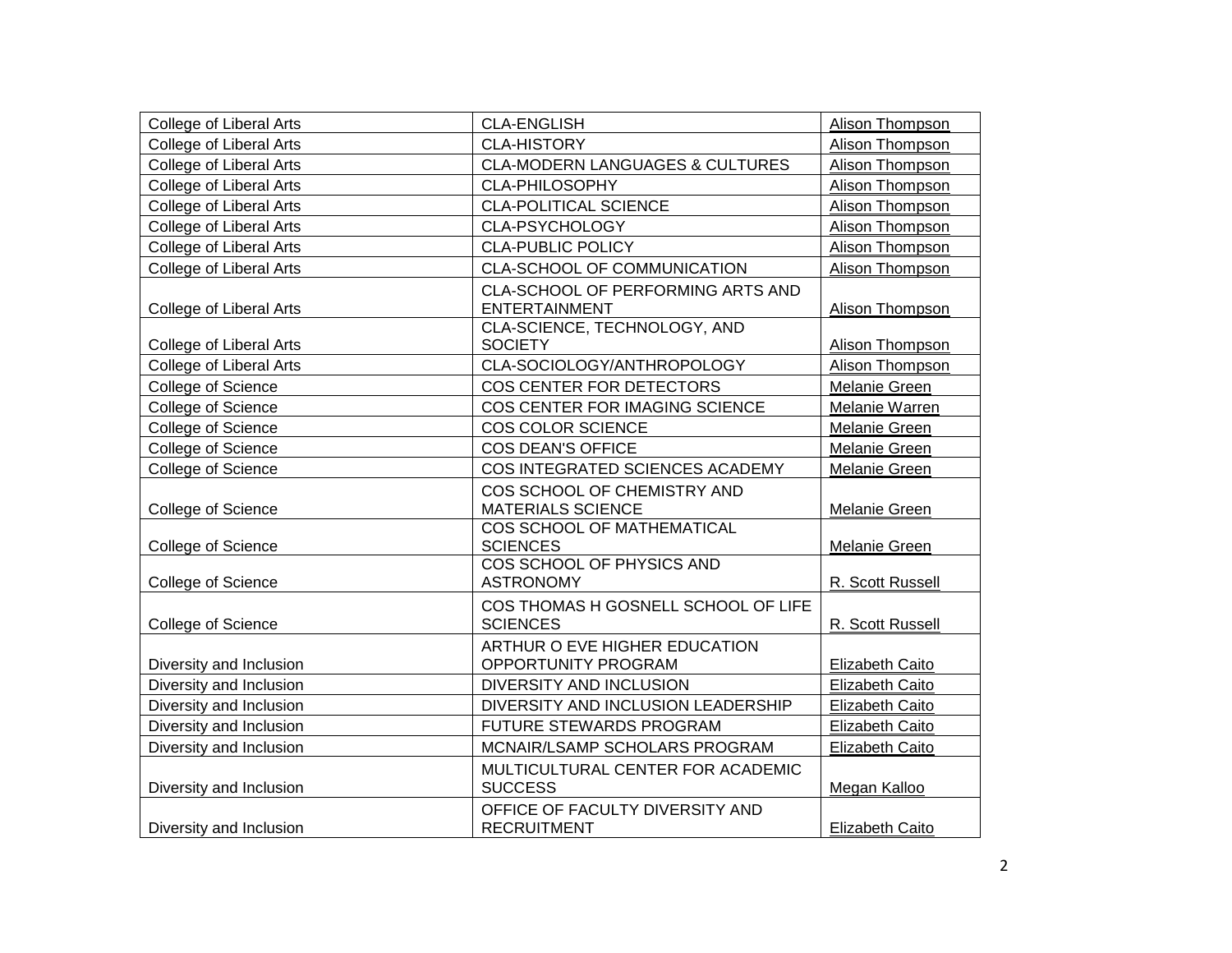| Diversity and Inclusion      | OFFICE OF FACULTY RECRUITMENT                                      | <b>Elizabeth Caito</b> |
|------------------------------|--------------------------------------------------------------------|------------------------|
| Diversity and Inclusion      | TRIO UPWARD BOUND                                                  | Elizabeth Caito        |
| Diversity and Inclusion      | TRIO UPWARD BOUND VETERANS                                         | Elizabeth Caito        |
| <b>Enrollment Management</b> | <b>ENROLLMENT MARKETING</b>                                        | Mark Emblidge          |
| <b>Enrollment Management</b> | <b>ENROLLMENT SYSTEMS AND ANALYTICS</b>                            | Mark Emblidge          |
| <b>Enrollment Management</b> | <b>ENROLLMENT SYSTEMS, ANALYTICS &amp;</b><br><b>FINANCIAL AID</b> | Mark Emblidge          |
| <b>Enrollment Management</b> | INTERNATIONAL ENROLLMENT                                           | Laura Watts            |
| <b>Enrollment Management</b> | OFFICE OF FINANCIAL AID AND<br><b>SCHOLARSHIPS</b>                 | Lori Rios              |
| <b>Enrollment Management</b> | OFFICE OF GRADUATE AND PART-TIME<br><b>ENROLLMENT SERVICES</b>     | Laura Watts            |
| <b>Enrollment Management</b> | OFFICE OF UNDERGRADUATE ADMISSIONS                                 | Mark Emblidge          |
| <b>Enrollment Management</b> | PROJECT LEAD THE WAY                                               | Sarah Pillittere       |
| <b>Enrollment Management</b> | RIT CERTIFIED                                                      | <b>Kira Barnes</b>     |
| <b>Enrollment Management</b> | <b>RIT ONLINE</b>                                                  | <b>Kira Barnes</b>     |
| <b>Enrollment Management</b> | <b>VP ENROLLMENT MANAGEMENT</b>                                    | Laura Watts            |
| Finance & Administration     | ACCOUNTING AND FINANCIAL REPORTING                                 | <b>Gwendolyn Gause</b> |
| Finance & Administration     | AUX-CROSSROADS CAFE & MARKET                                       | Kristyn Hillman        |
| Finance & Administration     | <b>AUX-DIGITAL DEN</b>                                             | <b>Gwendolyn Gause</b> |
| Finance & Administration     | <b>AUX-DINING</b>                                                  | Kristyn Hillman        |
| Finance & Administration     | <b>AUX-GRACE WATSON DINING ROOM</b>                                | Norman Sanders         |
| Finance & Administration     | <b>AUX-HOUSING</b>                                                 | Kathy Harter           |
| Finance & Administration     | <b>AUX-RITZ SPORTS ZONE</b>                                        | Kristyn Hillman        |
| Finance & Administration     | <b>AUX-SAU CAFETERIA/BRICK CITY</b><br><b>CATERING</b>             | Kristyn Hillman        |
| Finance & Administration     | <b>AUX-SHUMWAY DINING COMMONS</b>                                  | Kristyn Hillman        |
| Finance & Administration     | <b>AUXILIARY SERVICES</b>                                          | Kathy Harter           |
| Finance & Administration     | <b>COMPLIANCE &amp; ETHICS</b>                                     | <b>Stacey Clements</b> |
| Finance & Administration     | <b>CONTROLLERS OFFICE</b>                                          | <b>Gwendolyn Gause</b> |
| Finance & Administration     | <b>ENDPOINT ENGINEERING SERVICES</b>                               | <b>RIT United Way</b>  |
| Finance & Administration     | FMS 40 FRANKLIN STREET                                             | Barbara Randall        |
| Finance & Administration     | FMS ADMINISTRATIVE OPERATIONS                                      | Barbara Randall        |
| Finance & Administration     | FMS ADMINISTRATIVE SERVICES                                        | Barbara Randall        |
| Finance & Administration     | FMS BLDG CONTROLS MGMT                                             | Barbara Randall        |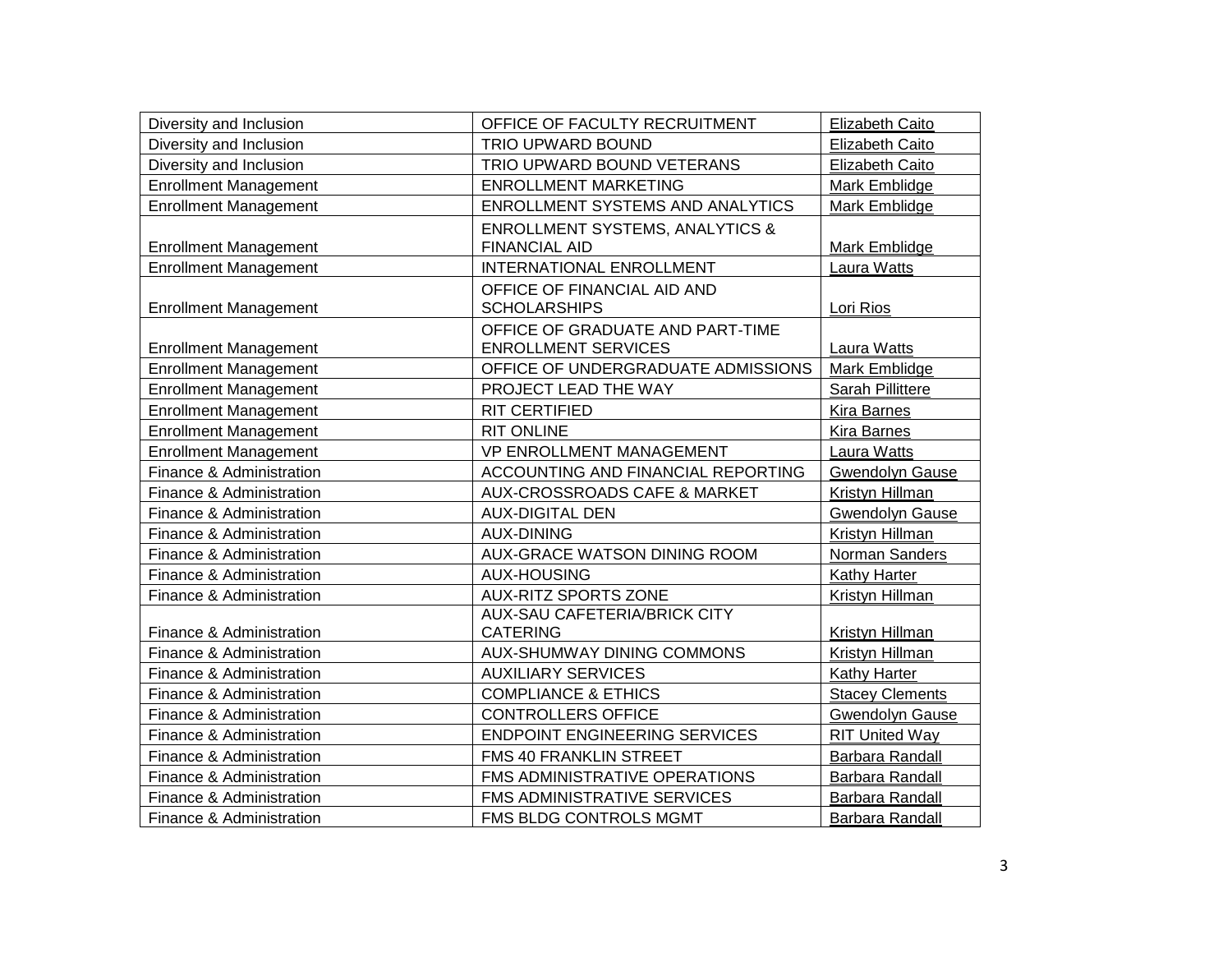| Finance & Administration | <b>FMS BUILDING SERVICES</b>             | Barbara Randall           |
|--------------------------|------------------------------------------|---------------------------|
| Finance & Administration | <b>FMS CONSTRUCTION SERVICES</b>         | Barbara Randall           |
| Finance & Administration | <b>FMS ENGINEERING SERVICES</b>          | Barbara Randall           |
| Finance & Administration | <b>FMS GROUNDS</b>                       | Barbara Randall           |
| Finance & Administration | <b>FMS HTI</b>                           | Barbara Randall           |
| Finance & Administration | <b>FMS MAINTENANCE SERVICES</b>          | Barbara Randall           |
| Finance & Administration | FMS PLANNING & DESIGN SERVICES           | Barbara Randall           |
| Finance & Administration | FMS PRESIDENT'S RESIDENCE                | Barbara Randall           |
| Finance & Administration | FMS SHIPPING & RECEIVING                 | Barbara Randall           |
| Finance & Administration | FMS SMALL PROJECTS & SIGN SHOP           | <b>Barbara Randall</b>    |
| Finance & Administration | FMS UTILITIES MAINTENANCE                | Barbara Randall           |
| Finance & Administration | <b>GLOBAL RISK MANAGEMENT SERVICES</b>   | Valerie Russell           |
|                          | <b>GLOBAL RISK MANAGEMENT SERVICES-</b>  |                           |
| Finance & Administration | EH&S                                     | Valerie Russell           |
| Finance & Administration | HUB PRINT & POSTAL SERVICES              | Neftali Ojeda             |
| Finance & Administration | <b>HUMAN RESOURCES</b>                   | <b>Kelly Ditzel</b>       |
| Finance & Administration | <b>INFORMATION SECURITY OFFICE</b>       | <b>RIT United Way</b>     |
| Finance & Administration | INST'L RESEARCH, DATA & ANALYTICS        | Terri OConnor             |
|                          | <b>INSTITUTE AUDIT, COMPLIANCE &amp;</b> |                           |
| Finance & Administration | <b>ADVISEMENT</b>                        | Virginia Howe             |
| Finance & Administration | ITS APPLICATION DEVELOPMENT              | <b>RIT United Way</b>     |
| Finance & Administration | <b>ITS BUSINESS SERVICES</b>             | <b>Sidney Pendelberry</b> |
| Finance & Administration | ITS DATA CENTER OPERATIONS               | <b>RIT United Way</b>     |
| Finance & Administration | <b>ITS ENTERPRISE SUPPORT</b>            | <b>RIT United Way</b>     |
| Finance & Administration | ITS INFRASTRUCTURE APPLICATIONS          | <b>Sidney Pendelberry</b> |
| Finance & Administration | ITS NETWORK COMMUNICATIONS               | <b>Sidney Pendelberry</b> |
| Finance & Administration | <b>ITS OPERATIONS</b>                    | <b>Sidney Pendelberry</b> |
| Finance & Administration | ITS PROJECT MANAGEMENT OFFICE            | <b>Sidney Pendelberry</b> |
| Finance & Administration | <b>ITS RESEARCH COMPUTING</b>            | <b>Sidney Pendelberry</b> |
| Finance & Administration | ITS SYSTEMS SUPPORT                      | <b>Sidney Pendelberry</b> |
| Finance & Administration | <b>LEGAL AFFAIRS</b>                     | <b>Marilyn Schleyer</b>   |
| Finance & Administration | OFFICE OF STUDENT FINANCIAL SERVICES     | <b>Adelina Davin</b>      |
| Finance & Administration | OFFICE OF THE CIO                        | <b>RIT United Way</b>     |
| Finance & Administration | PARKING & TRANSPORTATION SERVICES        | <b>RIT United Way</b>     |
| Finance & Administration | <b>PARTNERSHIPS</b>                      | <b>Gwendolyn Gause</b>    |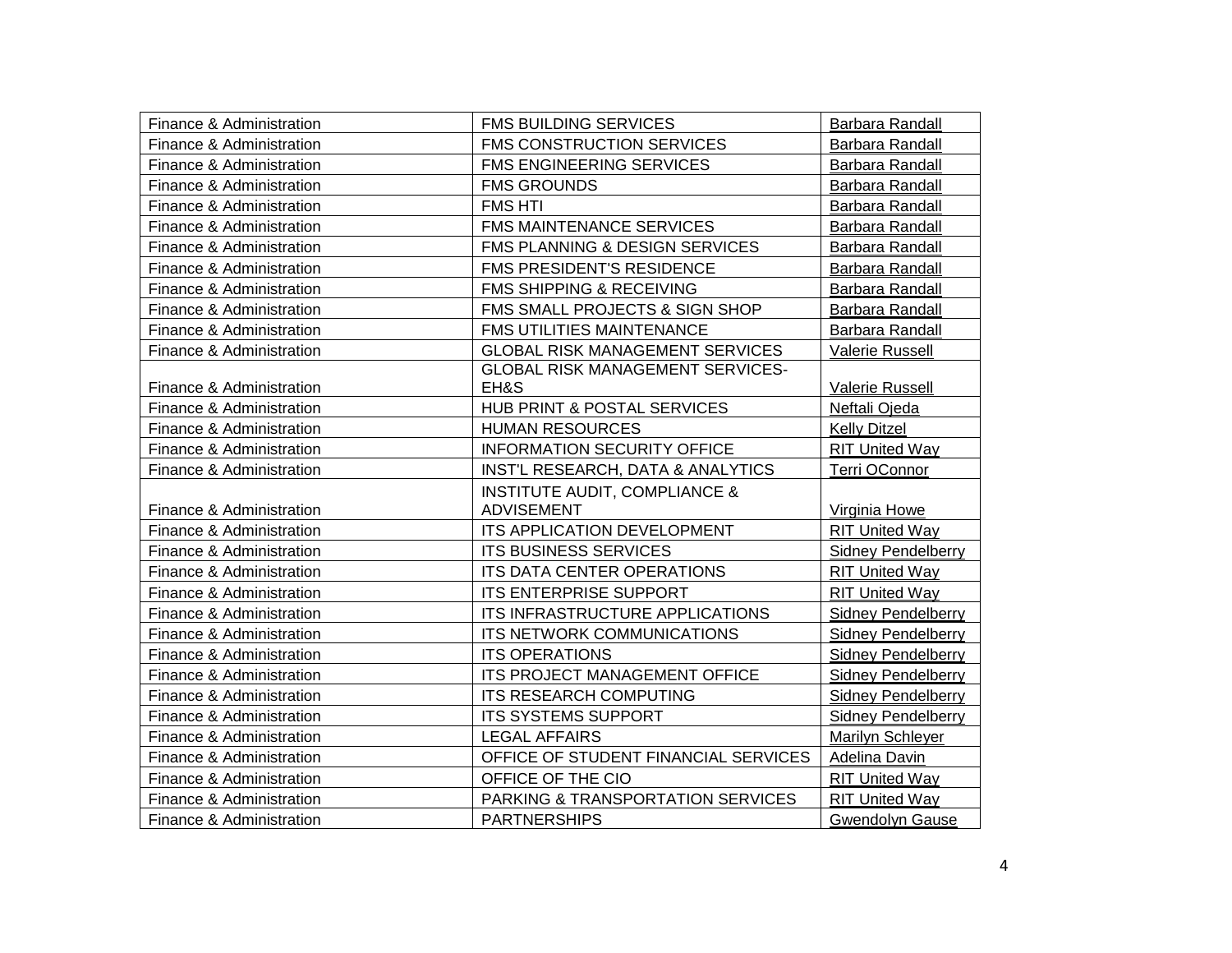| Finance & Administration                                | <b>PARTNERSHIPS - SSC</b>                      | <b>Gwendolyn Gause</b> |
|---------------------------------------------------------|------------------------------------------------|------------------------|
|                                                         | PAYROLL & ACCOUNTS PAYABLE                     |                        |
| Finance & Administration                                | <b>SERVICES</b>                                | <b>Gwendolyn Gause</b> |
| Finance & Administration                                | POST OFFICE CONTRACT STATION                   | <b>RIT United Way</b>  |
| Finance & Administration                                | PROCUREMENT SERVICES                           | <b>Gwendolyn Gause</b> |
| Finance & Administration                                | <b>PUBLIC SAFETY</b>                           | Sandy DeCarlo          |
| Finance & Administration                                | SPONSORED PROGRAMS ACCOUNTING                  | <b>Gwendolyn Gause</b> |
| Finance & Administration                                | <b>STAFF COUNCIL</b>                           | <b>RIT United Way</b>  |
| Finance & Administration                                | <b>TECHNOLOGY MANAGEMENT</b>                   | <b>Gwendolyn Gause</b> |
|                                                         | TREASURY & FINANCIAL REPORTING                 |                        |
| Finance & Administration                                | <b>SERVICES</b>                                | <b>Gwendolyn Gause</b> |
| Finance & Administration                                | UNIVERSITY ARENAS                              | Kathy Harter           |
| Finance & Administration                                | <b>VP FINANCE &amp; ADMINISTRATION</b>         | Pamela Spencer         |
| Golisano College of Computing & Info                    |                                                |                        |
| Sciences                                                | <b>GCCIS - ADVISING</b>                        | Rhonda Baker           |
| Golisano College of Computing & Info                    | <b>GCCIS - CENTER FOR COMPUTING</b>            |                        |
| <b>Sciences</b>                                         | OUTREACH, RESEARCH AND EDUCATION               | <b>RIT United Way</b>  |
| Golisano College of Computing & Info                    |                                                |                        |
| <b>Sciences</b>                                         | <b>GCCIS - COMPUTER SCIENCE</b>                | Jennifer Burt          |
| Golisano College of Computing & Info                    |                                                |                        |
| <b>Sciences</b><br>Golisano College of Computing & Info | <b>GCCIS - COMPUTING SECURITY</b>              | <b>RIT United Way</b>  |
| <b>Sciences</b>                                         | <b>GCCIS - DEAN'S OFFICE</b>                   | <b>Heidi Davis</b>     |
| Golisano College of Computing & Info                    | <b>GCCIS - GLOBAL CYBERSECURITY</b>            |                        |
| <b>Sciences</b>                                         | <b>INSTITUTE</b>                               | <b>RIT United Way</b>  |
| Golisano College of Computing & Info                    |                                                |                        |
| <b>Sciences</b>                                         | <b>GCCIS - GRADUATE STUDIES &amp; RESEARCH</b> | <b>Heidi Davis</b>     |
| Golisano College of Computing & Info                    | <b>GCCIS - INFORMATION SCIENCES &amp;</b>      |                        |
| <b>Sciences</b>                                         | <b>TECHNOLOGIES</b>                            | <b>RIT United Way</b>  |
| Golisano College of Computing & Info                    |                                                |                        |
| <b>Sciences</b>                                         | <b>GCCIS - INTERACTIVE GAMES &amp; MEDIA</b>   | Jill Bray              |
| Golisano College of Computing & Info                    |                                                |                        |
| <b>Sciences</b>                                         | <b>GCCIS - School of Information</b>           | <b>RIT United Way</b>  |
| Golisano College of Computing & Info                    |                                                |                        |
| Sciences<br>Golisano College of Computing & Info        | <b>GCCIS - SOFTWARE ENGINEERING</b>            | <b>RIT United Way</b>  |
| <b>Sciences</b>                                         | <b>GCCIS - TECHNICAL OPERATIONS</b>            | <b>RIT United Way</b>  |
|                                                         |                                                |                        |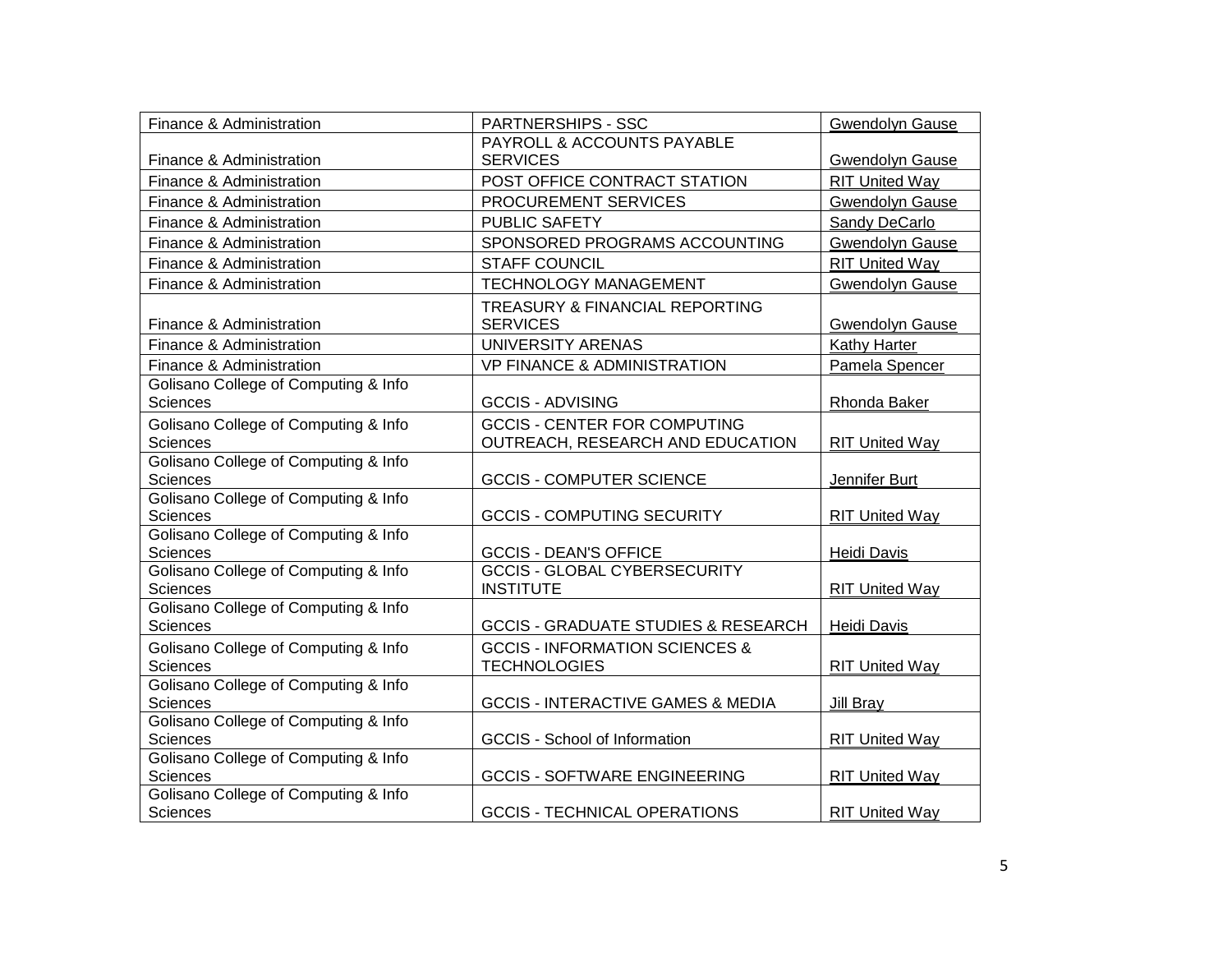| Golisano Institute for Sustainability       | <b>CIMS ADMINISTRATION &amp; SUPPORT</b>                                               | Karen Henry           |
|---------------------------------------------|----------------------------------------------------------------------------------------|-----------------------|
| Golisano Institute for Sustainability       | CIMS CSP & C3R                                                                         | Karen Henry           |
| Golisano Institute for Sustainability       | <b>CIMS INDUSTRIAL PROGRAMS</b>                                                        | Karen Henry           |
| Golisano Institute for Sustainability       | <b>CIMS PAL</b>                                                                        | Karen Henry           |
| Golisano Institute for Sustainability       | CIMS POLLUTION PREVENTION INSTITUTE                                                    | Karen Henry           |
| Golisano Institute for Sustainability       | CIMS PROGRAM DEVELOPMENT                                                               | Karen Henry           |
| Golisano Institute for Sustainability       | <b>GIS ARCHITECTURE</b>                                                                | Karen Henry           |
| Golisano Institute for Sustainability       | <b>GIS NANOPOWER RESEARCH</b><br><b>LABORATORY</b>                                     | Karen Henry           |
| Golisano Institute for Sustainability       | <b>GIS SUSTAINABILITY</b>                                                              | Karen Henry           |
| Golisano Institute for Sustainability       | <b>GOLISANO INSTITUTE OF</b><br>SUSTAINABILITY/CIMS<br><b>GOVERNMENT AND COMMUNITY</b> | Karen Henry           |
| Government and Community Relations          | <b>RELATIONS</b>                                                                       | Lisa Stein            |
| Institute of Health Sciences and Technology | CHST BIOMEDICAL SCIENCES                                                               | <b>Lisa Whitley</b>   |
| Institute of Health Sciences and Technology | CHST DEAN'S OFFICE                                                                     | Lisa Whitley          |
| Institute of Health Sciences and Technology | <b>CHST DIAGNOSTIC MEDICAL</b><br>SONOGRAPHY                                           | <b>Lisa Whitley</b>   |
| Institute of Health Sciences and Technology | <b>CHST EXERCISE SCIENCE</b>                                                           | <b>Lisa Whitley</b>   |
| Institute of Health Sciences and Technology | CHST HEALTH SYSTEMS MANAGEMENT                                                         | Lisa Whitley          |
| Institute of Health Sciences and Technology | CHST MEDICAL ILLUSTRATION                                                              | Lisa Whitley          |
| Institute of Health Sciences and Technology | <b>CHST NUTRITION</b>                                                                  | Lisa Whitley          |
| Institute of Health Sciences and Technology | CHST NUTRITION MANAGEMENT                                                              | <b>Lisa Whitley</b>   |
| Institute of Health Sciences and Technology | CHST PHYSICIAN ASSISTANT PROGRAM                                                       | Lisa Whitley          |
| Institute of Health Sciences and Technology | CHST WEGMANS SCHOOL OF HEALTH &<br><b>NUTRITION</b>                                    | <b>Lisa Whitley</b>   |
| Institute of Health Sciences and Technology | <b>IHST CENTER FOR APPLIED</b><br>PSYCHOPHYSIOLOGY & SELF-<br><b>REGULATION</b>        | Lisa Whitley          |
| Institute of Health Sciences and Technology | <b>IHST DEAN'S OFFICE</b>                                                              | Lisa Whitley          |
| Kate Gleason College of Engineering         | KGCOE CENTER FOR QUALITY & APPLIED<br><b>STATISTICS</b>                                | Susan Chapman         |
| Kate Gleason College of Engineering         | KGCOE COMPUTER ENGINEERING                                                             | Kathryn Stefanik      |
| Kate Gleason College of Engineering         | <b>KGCOE DEAN'S OFFICE</b>                                                             | JoAnne Buschang       |
| Kate Gleason College of Engineering         | KGCOE DEPARTMENT OF BIOMEDICAL<br><b>ENGINEERING</b>                                   | <b>RIT United Way</b> |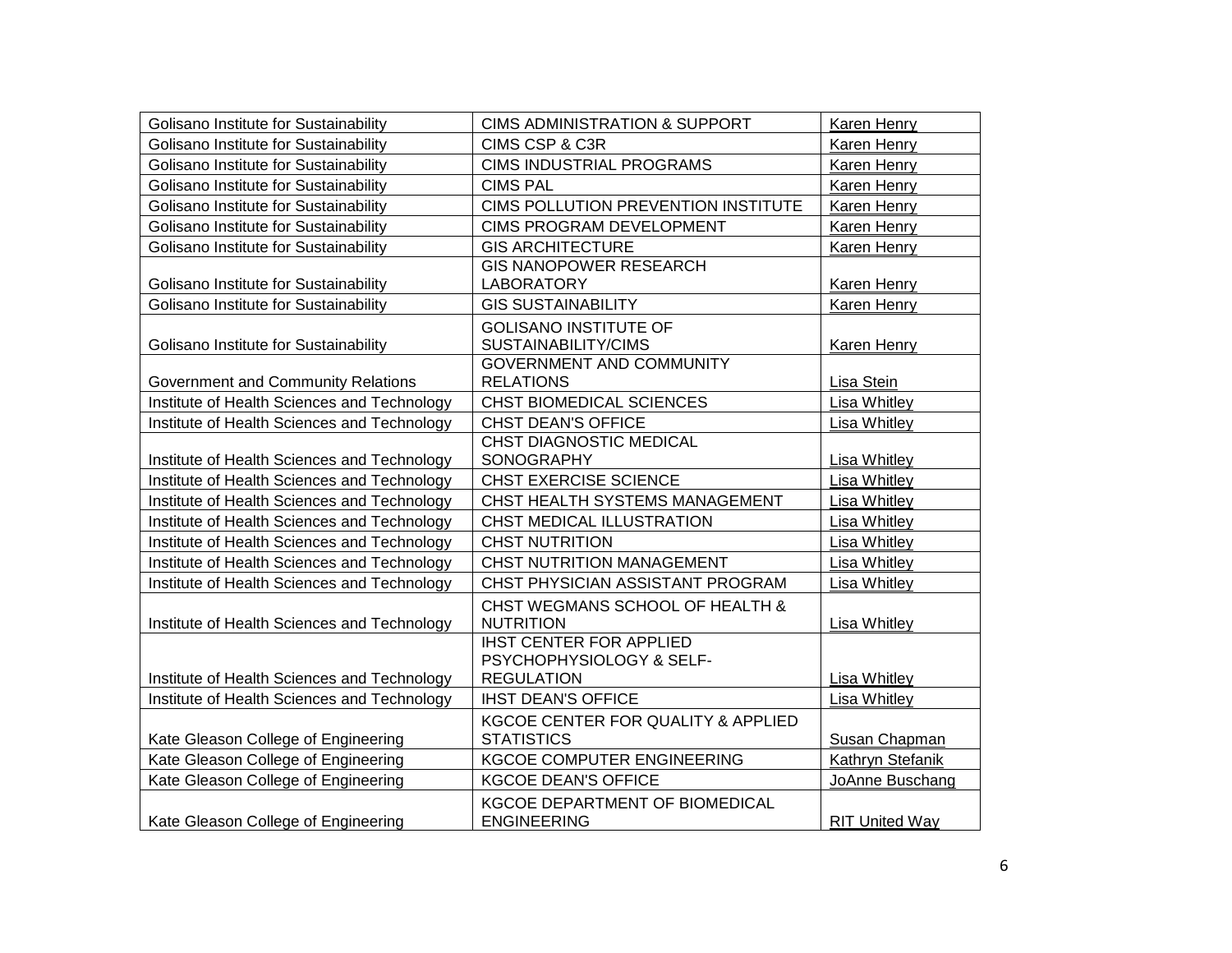| Kate Gleason College of Engineering       | KGCOE DEPARTMENT OF CHEMICAL<br><b>ENGINEERING</b>                       | <b>RIT United Way</b>     |
|-------------------------------------------|--------------------------------------------------------------------------|---------------------------|
| Kate Gleason College of Engineering       | KGCOE DESIGN, DEVELOPMENT &<br><b>MANUFACTURING</b>                      | JoAnne Buschang           |
| Kate Gleason College of Engineering       | KGCOE ELECTRICAL & MICROELECTRONIC<br><b>ENGINEERING</b>                 | Sara Gaudioso             |
| Kate Gleason College of Engineering       | <b>KGCOE INDUSTRIAL &amp; SYSTEMS</b><br><b>ENGINEERING</b>              | Kim Eldridge              |
| Kate Gleason College of Engineering       | KGCOE MECHANICAL ENGINEERING                                             | <b>RIT United Way</b>     |
| Kate Gleason College of Engineering       | <b>KGCOE SEMICONDUCTOR MICROSYSTEMS</b><br><b>FABRICATION LABORATORY</b> | <b>RIT United Way</b>     |
| Marketing and Communications              | MARKETING AND COMMUNICATIONS                                             | Susan Rosinski            |
| Marketing and Communications              | UNIV PRODUCTION SVCS AND M&C<br><b>FINANCE/OPS</b>                       | Susan Rosinski            |
| Marketing and Communications              | UNIVERSITY COMMUNICATIONS                                                | Susan Rosinski            |
| Marketing and Communications              | UNIVERSITY MARKETING STRATEGY AND<br><b>CREATIVE SERVICES</b>            | Susan Rosinski            |
| Marketing and Communications              | UNIVERSITY WEB SERVICES                                                  | Susan Rosinski            |
| National Technical Institute for the Deaf | NTID ACADEMIC AFFAIRS                                                    | sslnvd@ntid.rit.edu       |
| National Technical Institute for the Deaf | NTID ACCESS SERVICES                                                     | Wendy Wheeler             |
| National Technical Institute for the Deaf | NTID ADMINISTRATIVE AFFAIRS                                              | <b>RIT United Way</b>     |
| National Technical Institute for the Deaf | NTID ALUMNI RELATIONS                                                    | <b>RIT United Way</b>     |
| National Technical Institute for the Deaf | NTID ASL & INTERPRETING EDUCATION                                        | Kathleen Holcombe         |
| National Technical Institute for the Deaf | NTID ASL TEACHING & EVALUATION                                           | Kathleen Holcombe         |
| National Technical Institute for the Deaf | <b>NTID BUSINESS STUDIES</b>                                             | Chanda Duncan             |
| National Technical Institute for the Deaf | NTID CENTER FOR CULTURE & LANGUAGE                                       | <b>RIT United Way</b>     |
| National Technical Institute for the Deaf | NTID CENTER FOR INTERNATIONAL<br><b>OUTREACH</b>                         | <b>Heather Eaggleston</b> |
| National Technical Institute for the Deaf | NTID CENTER ON ACCESS TECHNOLOGY                                         | <b>RIT United Way</b>     |
| National Technical Institute for the Deaf | NTID CENTER ON COGNITION & LANGUAGE                                      | <b>RIT United Way</b>     |
| National Technical Institute for the Deaf | NTID CENTER ON EMPLOYMENT                                                | Kari Campos-<br>Hamilton  |
| National Technical Institute for the Deaf | NTID CIA&R SUPPORT TEAM                                                  | <b>RIT United Way</b>     |
| National Technical Institute for the Deaf | NTID CLIENT SERVICES                                                     | <b>Margaret Otis</b>      |
| National Technical Institute for the Deaf | NTID COLLEGE ADVANCEMENT                                                 | <b>RIT United Way</b>     |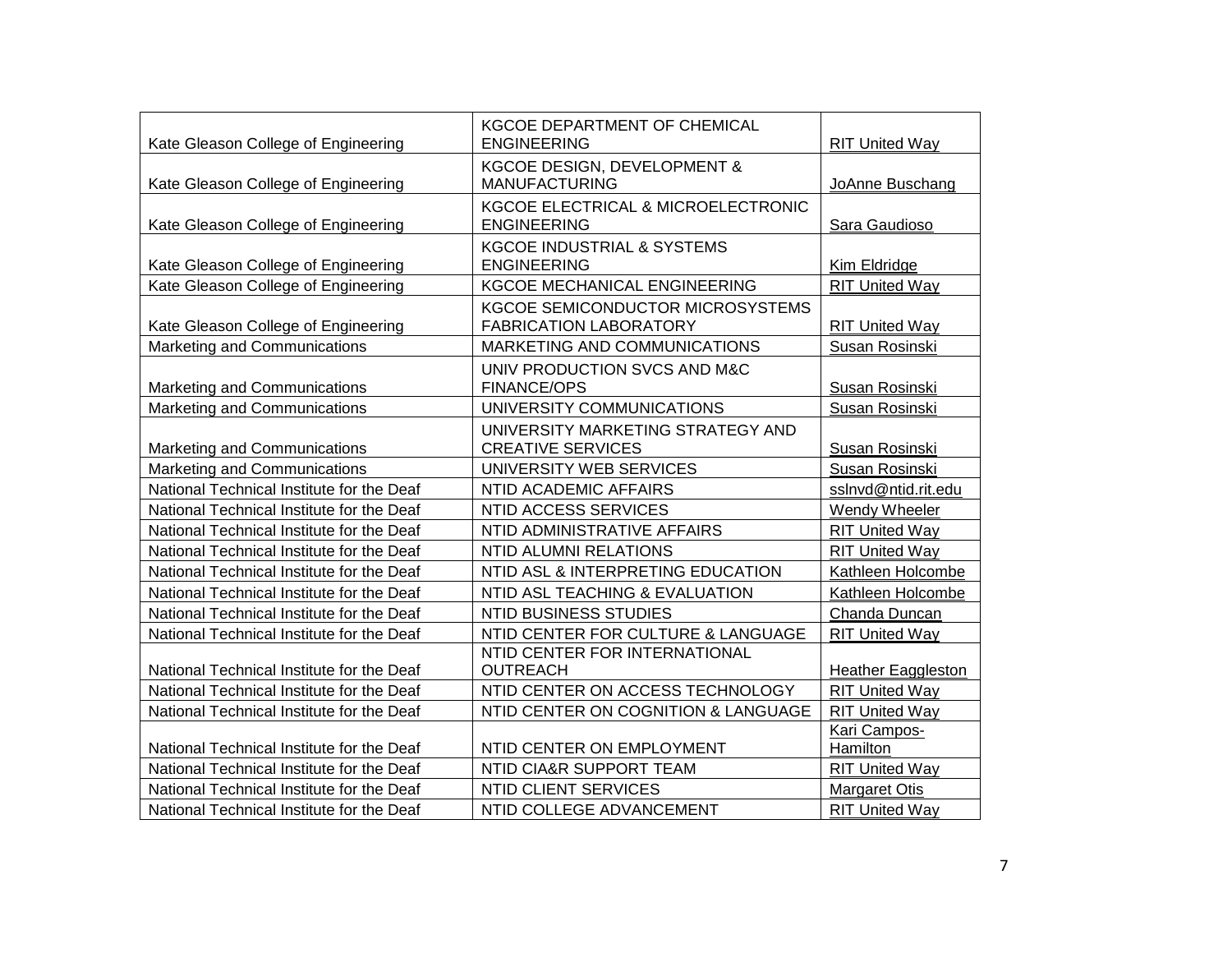|                                           | NTID COMMUNICATION STUDIES &          |                           |
|-------------------------------------------|---------------------------------------|---------------------------|
| National Technical Institute for the Deaf | <b>SERVICES</b>                       | Melisa Loysen             |
|                                           | NTID COMMUNICATIONS, MARKETING &      |                           |
| National Technical Institute for the Deaf | <b>MULTIMEDIA SERVICES</b>            | <b>Heather Eaggleston</b> |
|                                           | NTID COUNSELING & ACADEMIC ADVISING   |                           |
| National Technical Institute for the Deaf | <b>SERVICES</b>                       | <b>Katie Zuris</b>        |
| National Technical Institute for the Deaf | NTID CULTURAL & CREATIVE STUDIES      | <b>RIT United Way</b>     |
|                                           | NTID DAS PROFESSIONAL DEVELOPMENT     |                           |
| National Technical Institute for the Deaf | <b>TEAM</b>                           | <b>Heather Eaggleston</b> |
| National Technical Institute for the Deaf | NTID DEPARTMENT OF PERFORMING ARTS    | Joseph Fox                |
| National Technical Institute for the Deaf | NTID DEVELOPMENT                      | <b>RIT United Way</b>     |
| National Technical Institute for the Deaf | NTID DYER ARTS CENTER                 | <b>Margaret Otis</b>      |
| National Technical Institute for the Deaf | NTID ENGINEERING SERVICES             | <b>Margaret Otis</b>      |
| National Technical Institute for the Deaf | NTID ENGINEERING STUDIES              | Doris Gross               |
| National Technical Institute for the Deaf | NTID ENROLLMENT MANAGEMENT            | <b>RIT United Way</b>     |
| National Technical Institute for the Deaf | <b>NTID FACILITIES SERVICES</b>       | <b>Margaret Otis</b>      |
| National Technical Institute for the Deaf | NTID FINANCE AND BUDGET               | <b>Heather Eaggleston</b> |
| National Technical Institute for the Deaf | NTID FIRST YEAR EXPERIENCE            | <b>Katie Zuris</b>        |
|                                           | NTID INFORMATION AND COMPUTING        |                           |
| National Technical Institute for the Deaf | <b>STUDIES</b>                        | Toni Van Aernum           |
|                                           | NTID INFORMATION TECHNOLOGY &         |                           |
| National Technical Institute for the Deaf | <b>COLLEGE OPERATIONS</b>             | <b>Margaret Otis</b>      |
|                                           | NTID INFORMATION, SECURITY AND        |                           |
| National Technical Institute for the Deaf | <b>TECHNOLOGY SERVICES</b>            | <b>Margaret Otis</b>      |
| National Technical Institute for the Deaf | NTID INTERPRETING TEAM FOR CAD        | <b>RIT United Way</b>     |
| National Technical Institute for the Deaf | NTID INTERPRETING TEAM FOR COLA       | Meredith Ray              |
|                                           | NTID INTERPRETING TEAM FOR COS &      |                           |
| National Technical Institute for the Deaf | <b>CHST</b>                           | <b>RIT United Way</b>     |
|                                           | NTID INTERPRETING TEAM FOR NTID, CET, |                           |
| National Technical Institute for the Deaf | <b>KGCOE &amp; GIS</b>                | <b>RIT United Way</b>     |
|                                           | NTID INTERPRETING TEAM FOR SCB &      |                           |
| National Technical Institute for the Deaf | <b>GCCIS</b>                          | <b>Allyson Martel</b>     |
| National Technical Institute for the Deaf | NTID LEARNING CONSORTIUM              | <b>Katie Zuris</b>        |
| National Technical Institute for the Deaf | NTID LIBERAL STUDIES                  | <b>RIT United Way</b>     |
| National Technical Institute for the Deaf | NTID MASTER SCIENCE & SECONDARY ED    | <b>Heather Eaggleston</b> |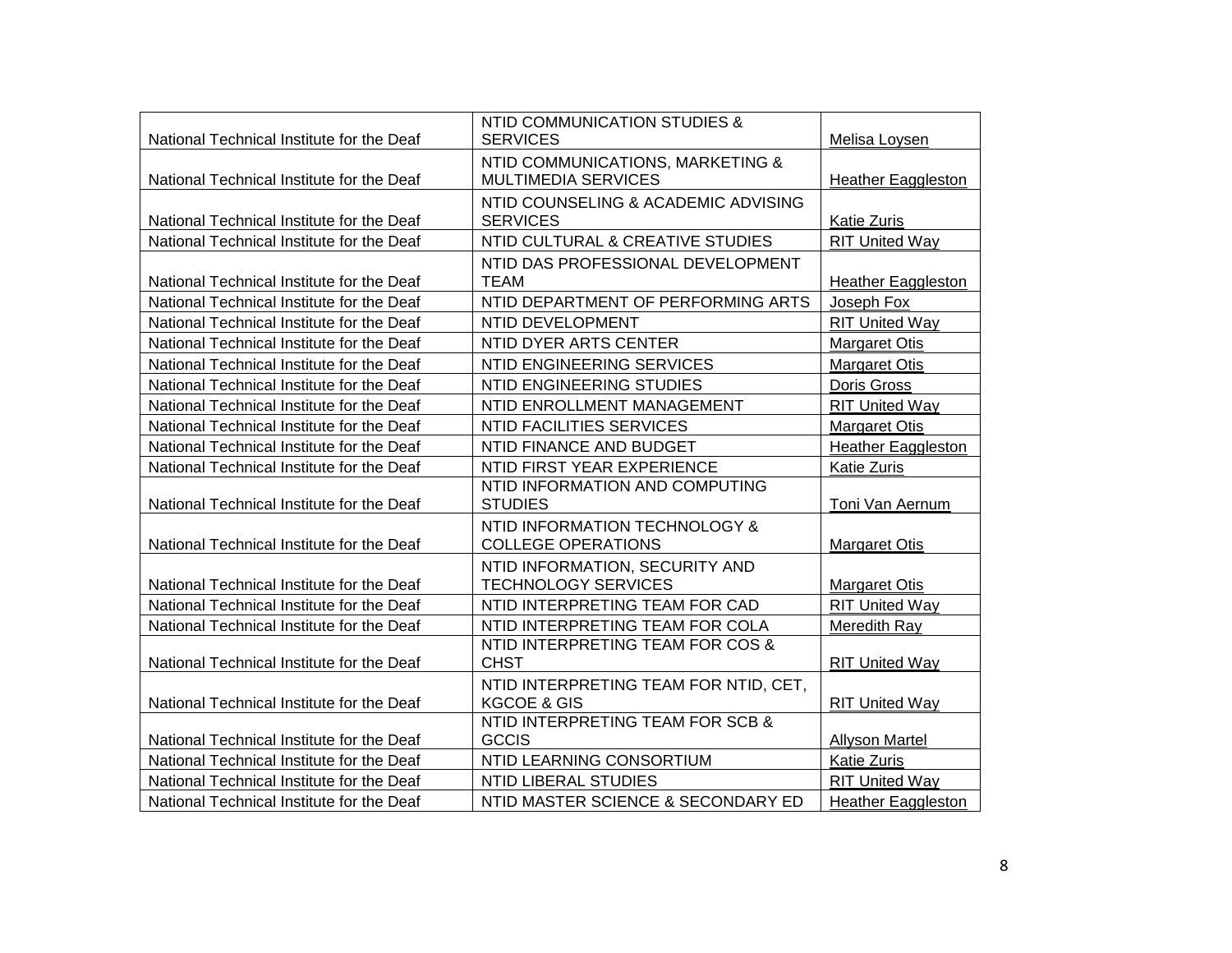|                                           | NTID OFFICE OF DIVERSITY AND                                 |                           |
|-------------------------------------------|--------------------------------------------------------------|---------------------------|
| National Technical Institute for the Deaf | <b>INCLUSION</b>                                             | <b>RIT United Way</b>     |
| National Technical Institute for the Deaf | NTID OFFICE OF EXTERNAL AFFAIRS                              | <b>RIT United Way</b>     |
| National Technical Institute for the Deaf | NTID OFFICE OF ONLINE LEARNING                               | <b>RIT United Way</b>     |
| National Technical Institute for the Deaf | NTID OFFICE OF THE ASSOCIATE DEAN<br>FOR RESEARCH (OADR)     | <b>RIT United Way</b>     |
|                                           | NTID OFFICE OF THE PRESIDENT -- RIT                          |                           |
| National Technical Institute for the Deaf | <b>VP/DEAN</b>                                               | <b>Heather Eaggleston</b> |
| National Technical Institute for the Deaf | NTID OUTREACH CONSORTIUM                                     | <b>Heather Eaggleston</b> |
| National Technical Institute for the Deaf | NTID OUTREACH, PLACEMENT AND<br><b>SPECIAL PROJECTS</b>      | Kari Campos-<br>Hamilton  |
| National Technical Institute for the Deaf | NTID PSYCHOLOGICAL SVCS                                      | Ruth Heffernan            |
| National Technical Institute for the Deaf | NTID RANDLEMAN PROGRAM                                       | <b>RIT United Way</b>     |
| National Technical Institute for the Deaf | NTID REAL-TIME CAPTIONING &<br>NOTETAKING SERVICES           | Toni Van Aernum           |
| National Technical Institute for the Deaf | NTID SCIENCE AND MATHEMATICS                                 | <b>RIT United Way</b>     |
| National Technical Institute for the Deaf | NTID SPACE CENTER                                            | <b>RIT United Wav</b>     |
| National Technical Institute for the Deaf | NTID STUDENT AND ACADEMIC SERVICES                           | <b>Katie Zuris</b>        |
| National Technical Institute for the Deaf | <b>NTID STUDENT LIFE</b>                                     | <b>Heather Eaggleston</b> |
|                                           |                                                              |                           |
| National Technical Institute for the Deaf | NTID SUBSTANCE & ADDICTION<br>INTERVENTION SVCS FOR THE DEAF | Jennifer Taylor           |
| National Technical Institute for the Deaf | NTID SUMMER TRANSITION EDUCATION<br><b>PROGRAM</b>           | <b>RIT United Way</b>     |
| National Technical Institute for the Deaf | NTID SUNSHINE 2.0                                            | <b>RIT United Way</b>     |
| National Technical Institute for the Deaf | NTID TRANSITION SERVICES                                     | Heather Eaggleston        |
| National Technical Institute for the Deaf | NTID VISUAL COMMUNICATION STUDIES                            | Nancy Marrer              |
| National Technical Institute for the Deaf | NTID-CAT SOFTWARE DEVELOPMENT                                | <b>RIT United Way</b>     |
| National Technical Institute for the Deaf | NTID-REAL TIME CAPTIONING AND<br>NOTETAKING SERVICES TEAM 1  | Toni Van Aernum           |
| National Technical Institute for the Deaf | NTID-REAL TIME CAPTIONING AND<br>NOTETAKING SERVICES TEAM 2  | Toni Van Aernum           |
| National Technical Institute for the Deaf | RIT ASL & DEAF STUDIES COMMUNITY CTR                         | Kathleen Holcombe         |
| Office of the President                   | OFFICE OF THE PRESIDENT                                      | <b>RIT United Way</b>     |
| Office of the President                   | OFFICE OF THE PRESIDENT - EXECUTIVE<br><b>SUPPORT</b>        | <b>RIT United Way</b>     |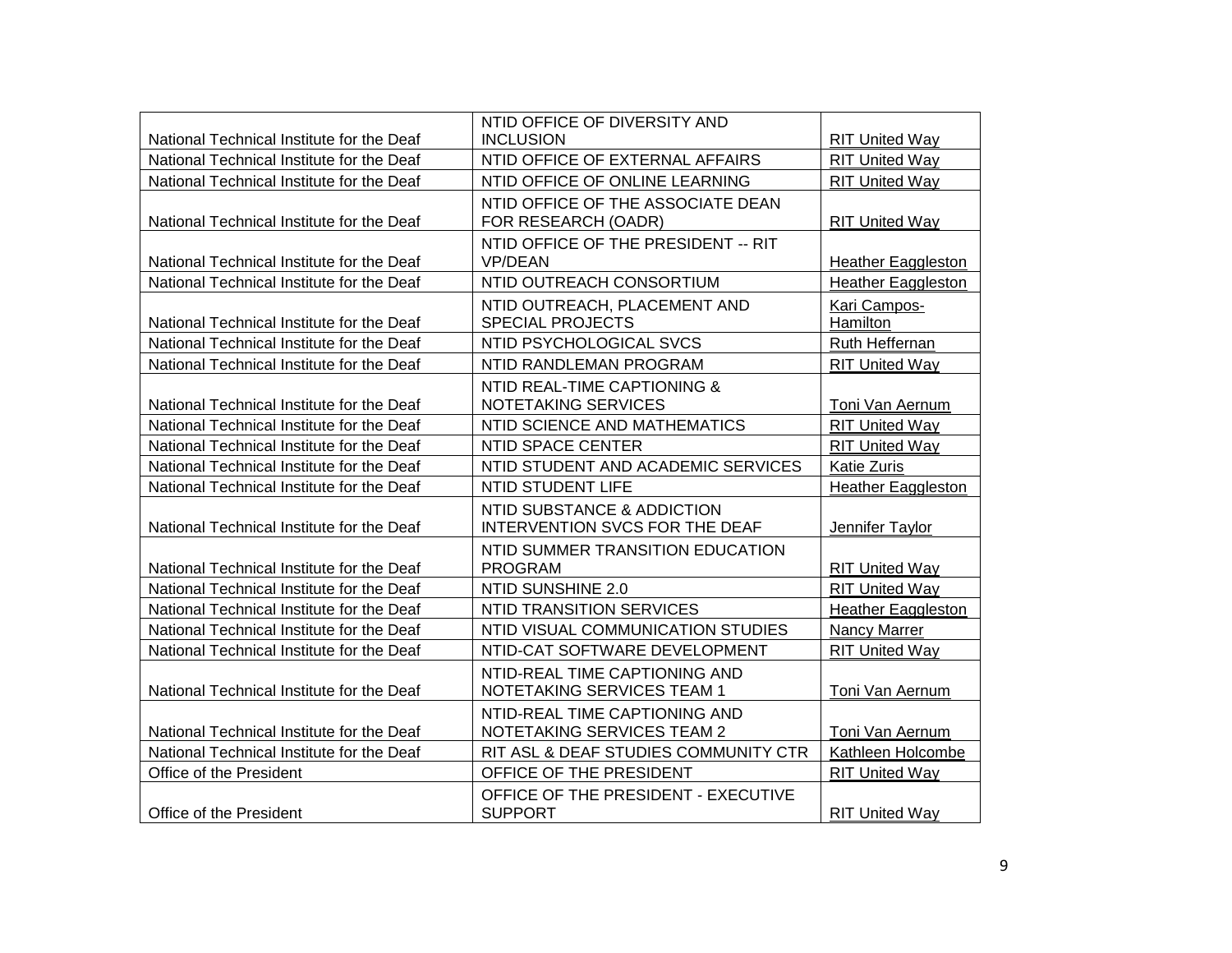| Office of the President | OFFICE OF TRUSTEE SERVICES                                    | <b>RIT United Way</b> |
|-------------------------|---------------------------------------------------------------|-----------------------|
| Office of the President | <b>OMBUDS OFFICE</b>                                          | Jennifer Newell       |
| Provost                 | ACADEMIC PROGRAM & CURRICULUM<br><b>MANAGEMENT</b>            | <b>RIT United Way</b> |
| Provost                 | <b>ACADEMIC SENATE</b>                                        | <b>RIT United Way</b> |
| Provost                 | AMERICAN UNIVERSITY IN KOSOVO                                 | <b>RIT United Way</b> |
| Provost                 | CENTER FOR STUDENT INNOVATION                                 | <b>RIT United Way</b> |
| Provost                 | EUGENE FRAM CHAIR IN APPLIED<br><b>CRITICAL THINKING</b>      | <b>RIT United Way</b> |
| Provost                 | <b>FACULTY ASSOCIATES</b>                                     | <b>RIT United Way</b> |
| Provost                 | FACULTY CAREER DEVELOPMENT                                    | <b>RIT United Way</b> |
| Provost                 | <b>HONORS PROGRAM</b>                                         | Maureen Shannon       |
| Provost                 | ILI - TEACHING & LEARNING SERVICES                            | <b>RIT United Way</b> |
| Provost                 | <b>INNOVATIVE LEARNING INSTITUTE</b>                          | <b>RIT United Way</b> |
| Provost                 | K-12 UNIVERSITY CENTER                                        | Maureen Thompson      |
| Provost                 | OFFICE FOR FACULTY AFFAIRS                                    | RIT United Way        |
| Provost                 | OFFICE OF ADVANCERIT                                          | RIT United Way        |
| Provost                 | OFFICE OF CO-OP EDUCATION & CAREER<br><b>SERVICES</b>         | Maureen Thompson      |
| Provost                 | OFFICE OF EDUCATIONAL EFFECTIVENESS<br><b>ASSESSMENT</b>      | <b>RIT United Way</b> |
| Provost                 | OFFICE OF INTERNATIONAL EDUCATION &<br><b>GLOBAL PROGRAMS</b> | Maureen Shannon       |
| Provost                 | OFFICE OF THE ASST PROVOST FOR<br>ASSESSMENT & ACCREDITATION  | <b>RIT United Way</b> |
| Provost                 | OFFICE OF THE PROVOST & SR VP FOR<br><b>ACADEMIC AFFAIRS</b>  | <b>RIT United Way</b> |
| Provost                 | OFFICE OF THE REGISTRAR                                       | Linda Parr            |
| Provost                 | OFFICE OF THE VICE PROVOST FOR<br><b>ACADEMIC AFFAIRS</b>     | <b>RIT United Way</b> |
| Provost                 | <b>OUTREACH EDUCATION &amp; TRAINING</b>                      | <b>Christine Lang</b> |
| Provost                 | RIT GRADUATE SCHOOL                                           | <b>RIT United Way</b> |
| Provost                 | SCHOOL OF INDIVIDUALIZED STUDY (SOIS)                         | <b>Christine Lang</b> |
| Provost                 | SOIS - ACADEMIC ADVISING & STUDENT<br><b>SERVICES</b>         | Christine Lang        |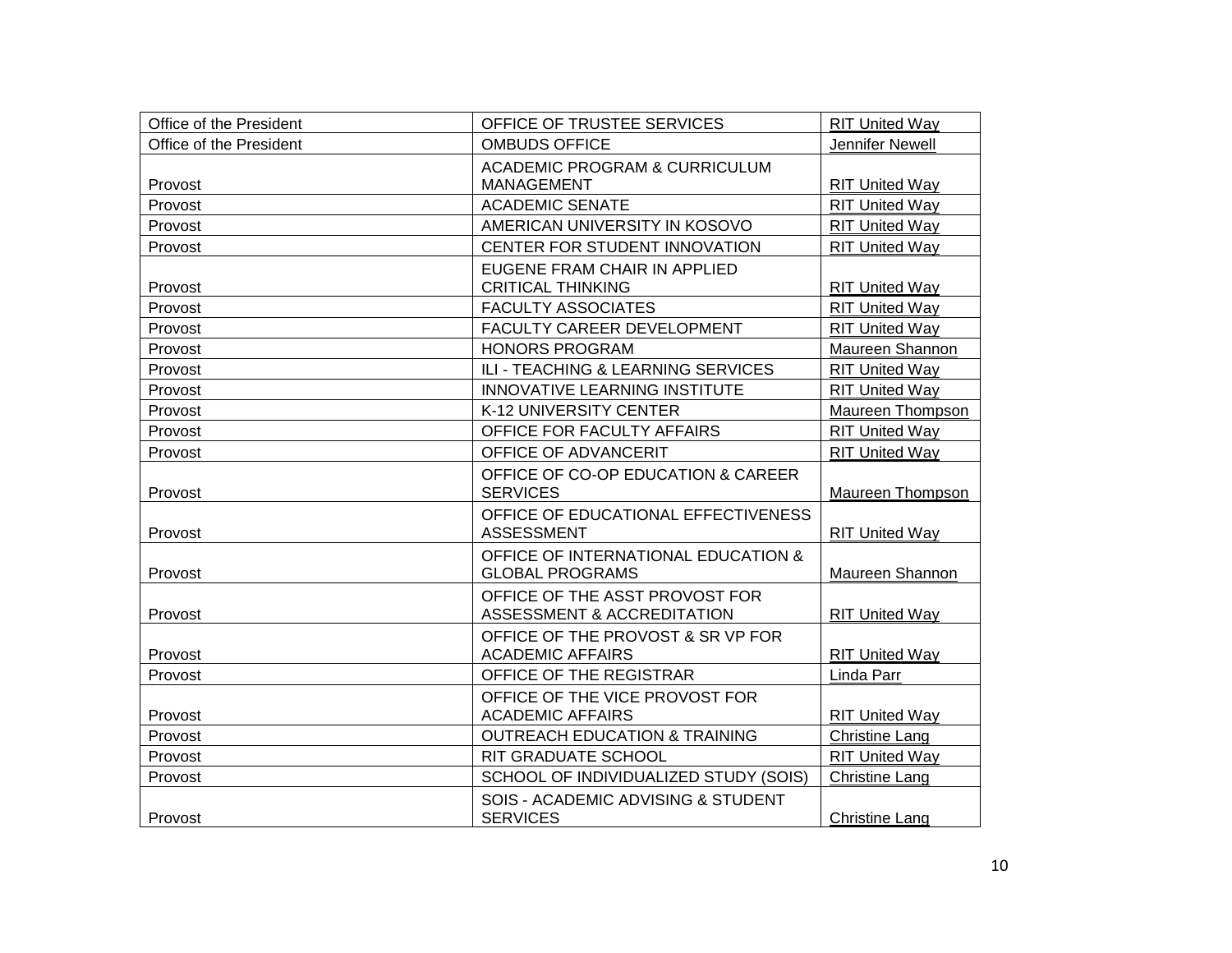| Provost                      | STUDY ABROAD PROGRAM                | Maureen Shannon       |
|------------------------------|-------------------------------------|-----------------------|
|                              | THE WALLACE CENTER -                |                       |
| Provost                      | ACQUISITIONS/SERIALS                | <b>Kira Barnes</b>    |
| Provost                      | THE WALLACE CENTER - ARCHIVES       | <b>Kira Barnes</b>    |
| Provost                      | THE WALLACE CENTER - CARY LIBRARY   | Kira Barnes           |
|                              | THE WALLACE CENTER - CIRCULATION    |                       |
| Provost                      | <b>SERVICES AND FACILITIES</b>      | <b>Kira Barnes</b>    |
|                              | THE WALLACE CENTER - DIGITAL        |                       |
| Provost                      | INITIATIVES AND METADATA SERVICES   | Kira Barnes           |
|                              | THE WALLACE CENTER - INFORMATION    |                       |
| Provost                      | <b>DELIVERY SERVICES</b>            | <b>Kira Barnes</b>    |
|                              | THE WALLACE CENTER - INFORMATION    |                       |
| Provost                      | <b>TECHNOLOGY</b>                   | <b>Kira Barnes</b>    |
|                              | THE WALLACE CENTER - RESEARCH AND   |                       |
| Provost                      | <b>INSTRUCTION SERVICES</b>         | <b>Kira Barnes</b>    |
| Provost                      | THE WALLACE CENTER - RIT LIBRARIES  | <b>Kira Barnes</b>    |
| Provost                      | THE WALLACE CENTER - RIT PRESS      | <b>Kira Barnes</b>    |
|                              | THE WALLACE CENTER - RIT PRODUCTION |                       |
| Provost                      | <b>SERVICES</b>                     | <b>Kira Barnes</b>    |
|                              | THE WALLACE CENTER - TWC            |                       |
| Provost                      | <b>ADMINISTRATION</b>               | <b>Kira Barnes</b>    |
| Provost                      | UNIVERSITY ADVISING OFFICE          | Linda Parr            |
| Provost                      | UNIVERSITY EXPLORATION              | <b>RIT United Way</b> |
| Provost                      | UNIVERSITY STUDIES DIVISION         | <b>RIT United Way</b> |
| Provost                      | UNIVERSITY WRITING PROGRAM          | <b>RIT United Way</b> |
| Saunders College of Business | SAUNDERS EXECUTIVE EDUCATION        | Lia Schapero          |
|                              | SAUNDERS MARKETING AND              |                       |
| Saunders College of Business | <b>COMMUNICATIONS</b>               | Lia Schapero          |
| Saunders College of Business | <b>SCB DEAN'S OFFICE</b>            | Lia Schapero          |
| Saunders College of Business | SCB DEPARTMENT OF SERVICE SYSTEMS   | <b>RIT United Way</b> |
| Saunders College of Business | <b>SCB EMBA PROGRAM</b>             | <b>RIT United Way</b> |
| Saunders College of Business | <b>SCB FINANCE AND ACCOUNTING</b>   | Lia Schapero          |
|                              | SCB HOSPITALITY AND TOURISM         |                       |
| Saunders College of Business | <b>MANAGEMENT</b>                   | Lia Schapero          |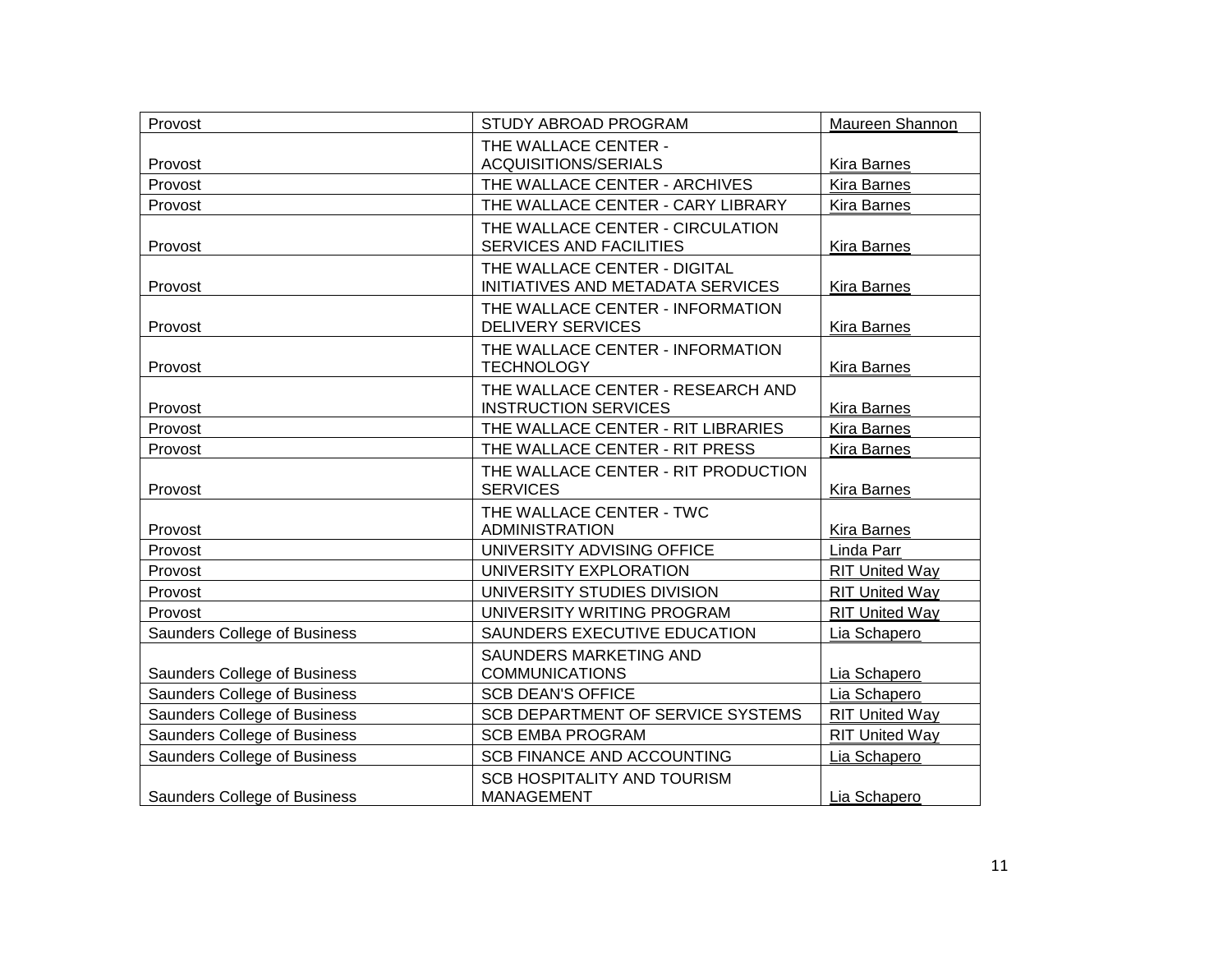|                                     | <b>SCB INTERNATIONAL HOSPITALITY AND</b>  |                            |
|-------------------------------------|-------------------------------------------|----------------------------|
| Saunders College of Business        | <b>SERVICE INNOVATION</b>                 | Lorraine Hems              |
| Saunders College of Business        | <b>SCB MANAGEMENT</b>                     | Lia Schapero               |
| Saunders College of Business        | <b>SCB MIS, MARKETING &amp; ANALYTICS</b> | Lia Schapero               |
| <b>Saunders College of Business</b> | <b>SCB STUDENT SERVICES</b>               | Lia Schapero               |
| <b>Student Affairs</b>              | <b>ACADEMIC SUCCESS CENTER</b>            | Heath Boice-Pardee         |
|                                     | ASSESSMENT, TECHNOLOGY AND                |                            |
| <b>Student Affairs</b>              | <b>COMMUNICATIONS</b>                     | Jennifer Newell            |
| <b>Student Affairs</b>              | <b>AUX-MARGARET'S HOUSE</b>               | Sean Watson                |
| <b>Student Affairs</b>              | <b>AUX-RESIDENCE LIFE</b>                 | Sean Watson                |
| <b>Student Affairs</b>              | AUX-RESIDENCE LIFE ADMINISTRATION         | Sean Watson                |
| <b>Student Affairs</b>              | CENTER FOR CAMPUS LIFE                    | Laura Hellwig              |
|                                     | CENTER FOR LEADERSHIP & CIVIC             |                            |
| <b>Student Affairs</b>              | <b>ENGAGEMENT</b>                         | Laura Hellwig              |
| <b>Student Affairs</b>              | CENTER FOR RECREATIONAL SPORTS            | Colleen Holcomb            |
|                                     | CENTER FOR STUDENT CONDUCT AND            |                            |
| <b>Student Affairs</b>              | <b>CONFLICT RESOLUTION</b>                | <b>Jennifer Newell</b>     |
| <b>Student Affairs</b>              | <b>COLLEGE RESTORATION PROGRAM</b>        | Heath Boice-Pardee         |
|                                     | COUNSELING AND PSYCHOLOGICAL              |                            |
| <b>Student Affairs</b>              | <b>SERVICES</b>                           | Ruth Heffernan             |
| <b>Student Affairs</b>              | <b>DISABILITY SERVICES</b>                | Heath Boice-Pardee         |
| <b>Student Affairs</b>              | <b>ENGLISH LANGUAGE CENTER</b>            | Heath Boice-Pardee         |
| <b>Student Affairs</b>              | <b>HEALTH PROMOTION</b>                   | Colleen Holcomb            |
| <b>Student Affairs</b>              | <b>INTERCOLLEGIATE ATHLETICS</b>          | Colleen Holcomb            |
| <b>Student Affairs</b>              | <b>INTERNATIONAL STUDENT SERVICES</b>     | <b>Heath Boice-Pardee</b>  |
| <b>Student Affairs</b>              | PARENT AND FAMILY PROGRAMS                | Jennifer Newell            |
| <b>Student Affairs</b>              | SPECTRUM SUPPORT PROGRAM                  | Heath Boice-Pardee         |
| <b>Student Affairs</b>              | STUDENT DEVELOPMENT                       | Heath Boice-Pardee         |
| <b>Student Affairs</b>              | STUDENT HEALTH CENTER                     | <b>Christopher Guercio</b> |
|                                     | STUDENT SUPPORT, PROGRAMS AND             |                            |
| <b>Student Affairs</b>              | <b>SERVICES</b>                           | Jennifer Newell            |
| <b>Student Affairs</b>              | <b>VP STUDENT AFFAIRS</b>                 | Jennifer Newell            |
| <b>Student Affairs</b>              | <b>WELLNESS</b>                           | Colleen Holcomb            |
| <b>Student Affairs</b>              | <b>WELLNESS EDUCATION</b>                 | Colleen Holcomb            |
| <b>Student Affairs</b>              | <b>WELLNESS PROGRAMS AND SERVICES</b>     | Colleen Holcomb            |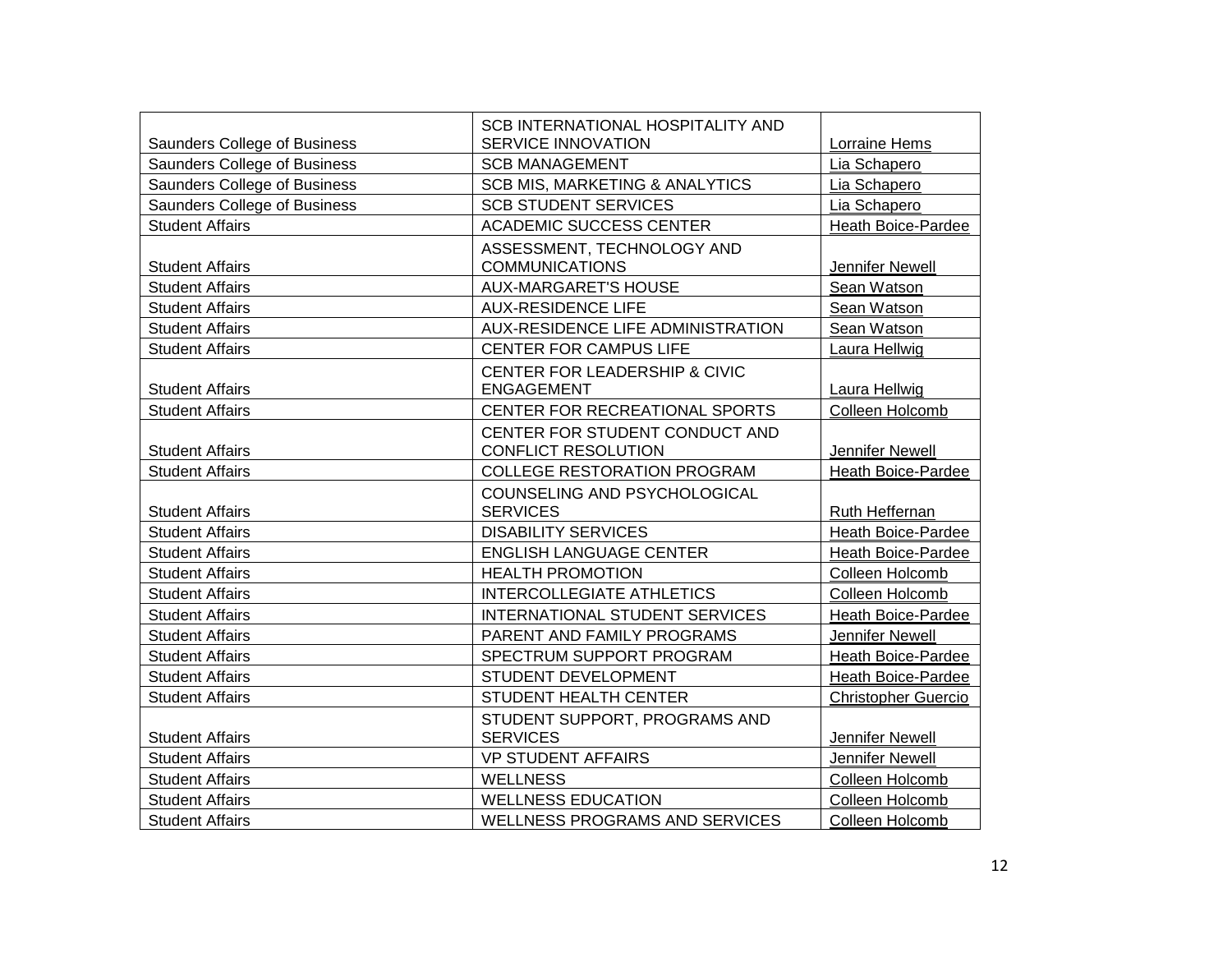| <b>Student Affairs</b>        | WELLNESS-OUTDOOR EDUCATION         | <b>RIT United Way</b>    |
|-------------------------------|------------------------------------|--------------------------|
| <b>Student Affairs</b>        | <b>WOMEN &amp; GENDER</b>          | Laura Hellwig            |
| <b>Student Affairs</b>        | YEAR ONE PROGRAMS                  | Heath Boice-Pardee       |
|                               | ADVANCEMENT SERVICES AND           | Jackie Kubera-           |
| <b>University Advancement</b> | <b>ADMINISTRATION</b>              | Martin                   |
|                               |                                    | Jackie Kubera-           |
| University Advancement        | ALUMNI AND CONSTITUENT RELATIONS   | Martin                   |
| <b>University Advancement</b> | <b>DEVELOPMENT</b>                 | Jackie Kubera-<br>Martin |
|                               | MARKETING, ANNUAL GIVING &         | Jackie Kubera-           |
| <b>University Advancement</b> | <b>STEWARDSHIP</b>                 | Martin                   |
|                               |                                    | Jackie Kubera-           |
| <b>University Advancement</b> | PRESIDENTIAL ADVANCEMENT           | Martin                   |
|                               | PRINCIPAL GIFTS AND UNIVERSITY     | Jackie Kubera-           |
| <b>University Advancement</b> | <b>CAMPAIGNS</b>                   | Martin                   |
|                               |                                    | Jackie Kubera-           |
| <b>University Advancement</b> | VP FOR UNIVERSITY ADVANCEMENT      | Martin                   |
| VP for Research               | <b>AMPRINT CENTER</b>              | Kelly Caton              |
| VP for Research               | AMPRINT RESEARCH CENTER            | Kelly Caton              |
| VP for Research               | BPC - BATTERY PROTOTYPING CENTER   | Kelly Caton              |
|                               | CENTER FOR ADV SCIENCE/MATH,       |                          |
| VP for Research               | TEACHING, LEARNING, & EVAL         | <b>Kelly Caton</b>       |
|                               | <b>CENTER FOR COMPUTATIONAL</b>    |                          |
| VP for Research               | RELATIVITY & GRAVITATION           | Kelly Caton              |
| VP for Research               | <b>CENTER FOR DETECTORS</b>        | <b>Kelly Caton</b>       |
| VP for Research               | CENTER FOR HUMAN-AWARE AI          | Kelly Caton              |
|                               | CENTER FOR MEDIA, ARTS, GAMES,     |                          |
| VP for Research               | <b>INNOVATION &amp; CREATIVITY</b> | <b>Kelly Caton</b>       |
|                               | <b>CUE - CENTER FOR URBAN</b>      |                          |
| VP for Research               | <b>ENTREPRENEURSHIP</b>            | <b>Kelly Caton</b>       |
| VP for Research               | DIGITAL IMAGING & REMOTE SENSING   | <b>Kelly Caton</b>       |
| VP for Research               | FPI - FUTURE PHOTON INITIATIVES    | Kelly Caton              |
|                               | FRONTIERS IN GRAVITATIONAL WAVE    |                          |
| VP for Research               | <b>ASTROPHYSICS</b>                | <b>Kelly Caton</b>       |
|                               | INTELLECTUAL PROPERTY MANAGEMENT   |                          |
| VP for Research               | <b>OFFICE</b>                      | <b>Kelly Caton</b>       |